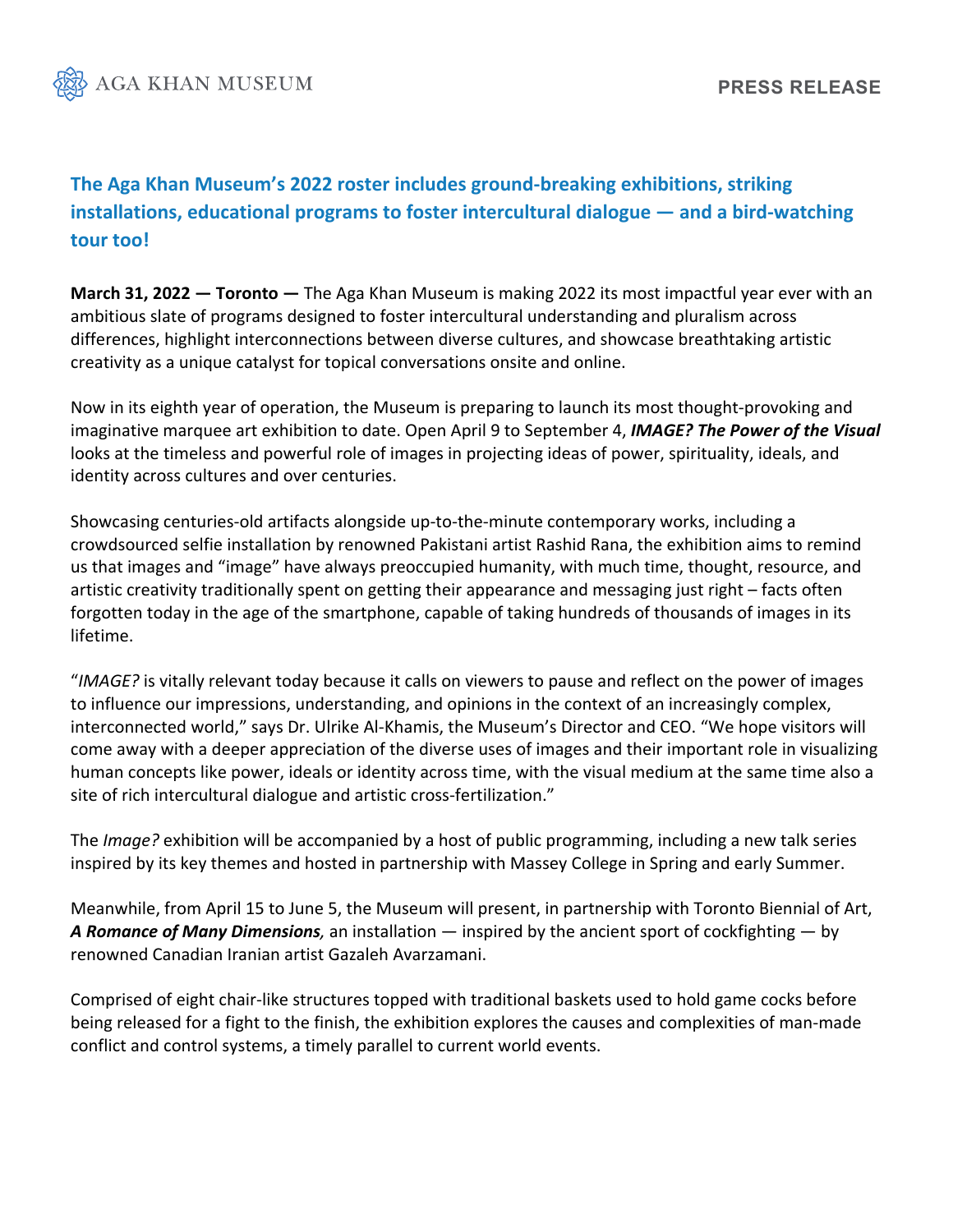

Avarzami invites visitors to consider the implications of the individual's role in the face of division, conflict, and control, reflecting also on how ultimately everyone is complicit and invested in "the game," either as a passive spectator or, indeed, an active participant.

2022 also marks the launch of the second season of the Museum's ground-breaking interview podcast *This Being Human***.** Hosted by award-winning journalist and educator Abdul-Rehman Mailk, *This Being Human*  celebrates the diversity and wide-ranging impact of changemakers deeply engaged with what it means to be Muslim. Confirmed guests for Season 2, which is being presented in partnership with TVO, include, among others, Canadian-born NASA scientist Farah Alibay, *Little Mosque on the Prairie* creator Farqa Nawaz, and author Fariha Róisín, whose upcoming book *Who is Wellness For?* tackles representation, inequity, and greed in the Instagram-era wellness industry.

"When we originally developed *This Being Human,* we wanted to tap into the power of podcasting to foster connection through tightly woven and, dare I say, *beautiful* conversations," says Dr. Al-Khamis. "With Season 2, we aim to continue amplifying voices and stories that will chime with listeners and might even inspire them to take action themselves in contributing towards a better, more harmonious world, post-pandemic."

The Museum will continue to expand its curriculum-linked Education offerings, including virtual tours, curriculum resources, and professional-development tools, with a focus on building out programs for secondary school teachers and students. A new collaboration with the Peel District School Board will include the offer of bilingual Arabic-English student tours and workshops.

Last fall, over a three-day period during Islamic Heritage Month alone, a record-breaking 12,000 students participated in carefully themed, virtual tours of the Museum's renowned collection of Islamic art and artifacts.

Working with schools is absolutely central to the Museum's mission of contributing to a more inclusive, pluralistic world, be it in Canada or, indeed, globally, says Dr. Al-Khamis.

"Teachers need quality resources that help them to celebrate and empower the diversity they see in front of them in their classrooms. The sooner educators feel comfortable to engage their students in a safe, constructive dialogue about how our differences may actually bring things to the table that make communities more creative, inventive and indeed stronger, the better-equipped society will be to take on the challenges of the 21st century."

The continued development of innovative curricular resources and educational initiatives around pluralism and global citizenship will focus on addressing the needs and interests of learning audiences at a time where issues such as climate change, racism, and global unrest "are very much on people's minds," says Al-Khamis. "We aim to help address some of these big issues through the medium of arts and culture."

One example of how the Museum couples its renown Islamic art collection with the big issues of today is the "Birds" Permanent Gallery rotation, in which previously unseen Museum Collection objects are